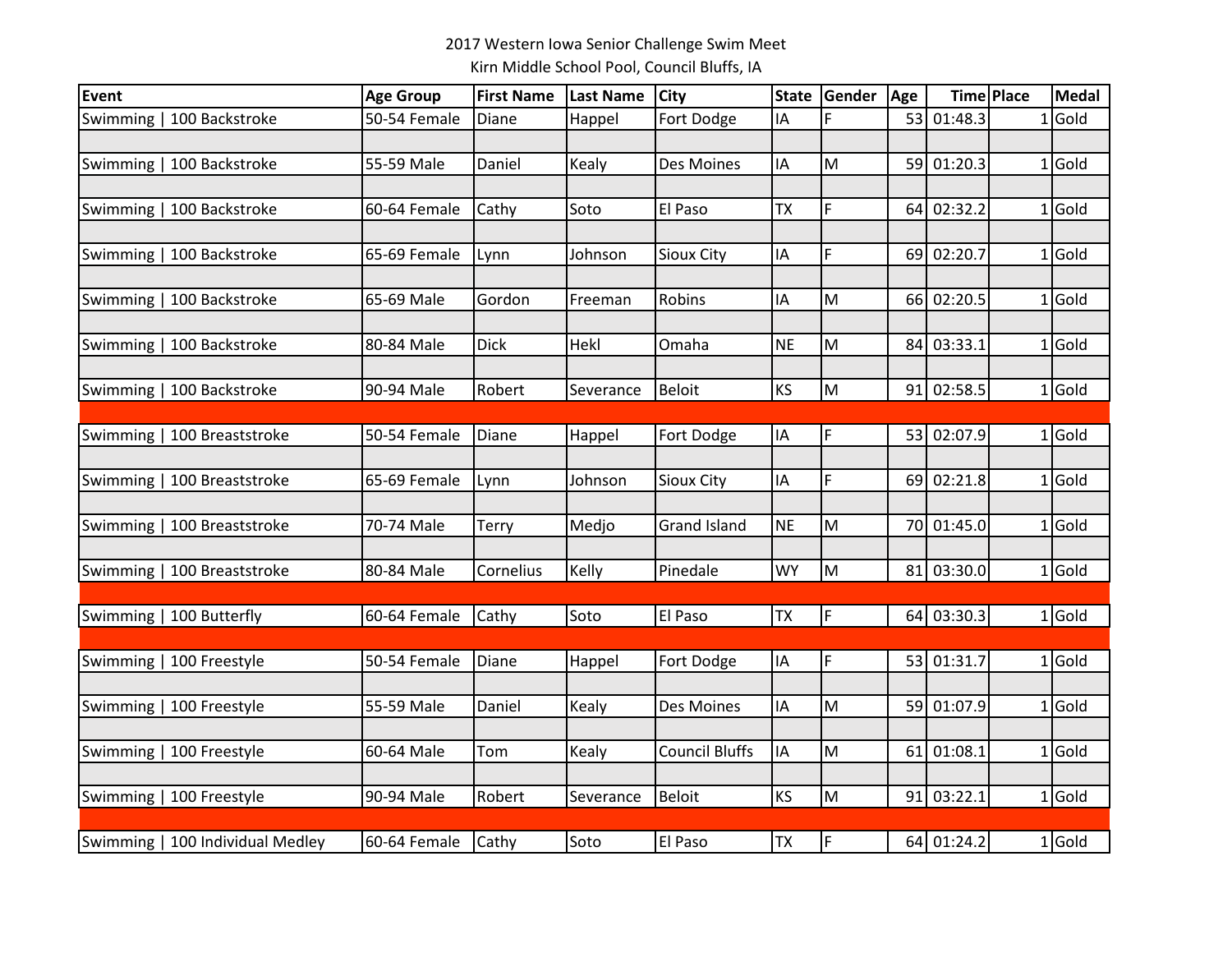## 2017 Western Iowa Senior Challenge Swim Meet Kirn Middle School Pool, Council Bluffs, IA

|          |                                  | 65-69 Female |             | Johnson     | Sioux City            | IA        | F |      | 69 02:26.7 |              | $1$ Gold |
|----------|----------------------------------|--------------|-------------|-------------|-----------------------|-----------|---|------|------------|--------------|----------|
|          | Swimming   100 Individual Medley |              | Lynn        |             |                       |           |   |      |            |              |          |
| Swimming | 100 Individual Medley            | 70-74 Male   | Alan        | Schenck     | Clarinda              | IA        | M | 71   | 02:05.7    |              | 2 Silver |
| Swimming | 100 Individual Medley            | 70-74 Male   | Stan        | LeMaster    | <b>Council Bluffs</b> | IA        | M | 70   | 01:26.5    |              | $1$ Gold |
|          |                                  |              |             |             |                       |           |   |      |            |              |          |
|          | Swimming   100 Individual Medley | 80-84 Male   | <b>Dick</b> | Hekl        | Omaha                 | <b>NE</b> | M |      | 84 04:12.8 |              | $1$ Gold |
|          |                                  |              |             |             |                       |           |   |      |            |              |          |
|          | Swimming   200 Backstroke        | 50-54 Female | Diane       | Happel      | Fort Dodge            | IA        | F |      | 53 03:52.6 |              | $1$ Gold |
|          |                                  |              |             |             |                       |           |   |      |            |              |          |
|          | Swimming   200 Backstroke        | 55-59 Male   | Daniel      | Kealy       | Des Moines            | IA        | M |      | 59 02:49.2 |              | $1$ Gold |
|          |                                  |              |             |             |                       |           |   |      |            |              |          |
|          | Swimming   200 Backstroke        | 65-69 Male   | Gordon      | Freeman     | Robins                | IA        | M |      | 66 05:50.0 |              | $1$ Gold |
|          |                                  |              |             |             |                       |           |   |      |            |              |          |
| Swimming | 200 Backstroke                   | 75-79 Male   | Ivan        | Maggert     | Lincoln               | <b>NE</b> | M | 77   | 07:41.5    | $\mathbf{1}$ | Gold     |
|          |                                  |              |             |             |                       |           |   |      |            |              |          |
|          | Swimming   200 Backstroke        | 80-84 Male   | <b>Dick</b> | <b>Hekl</b> | Omaha                 | <b>NE</b> | M |      | 84 07:29.8 |              | $1$ Gold |
|          |                                  |              |             |             |                       |           |   |      |            |              |          |
|          | Swimming   200 Breaststroke      | 70-74 Male   | Stan        | LeMaster    | <b>Council Bluffs</b> | IA        | M |      | 70 03:31.9 |              | $1$ Gold |
|          | Swimming   200 Breaststroke      | 80-84 Male   | Cornelius   | Kelly       | Pinedale              | <b>WY</b> | M |      | 81 08:30.5 |              | $1$ Gold |
|          |                                  |              |             |             |                       |           |   |      |            |              |          |
|          | Swimming   200 Butterfly         | 70-74 Male   | Stan        | LeMaster    | <b>Council Bluffs</b> | IA        | M |      | 70 03:32.8 |              | $1$ Gold |
|          |                                  |              |             |             |                       |           |   |      |            |              |          |
|          | Swimming   200 Freestyle         | 55-59 Male   | Daniel      | Kealy       | <b>Des Moines</b>     | IA        | M |      | 59 02:45.8 |              | $1$ Gold |
|          |                                  |              |             |             |                       |           |   |      |            |              |          |
|          | Swimming   200 Freestyle         | 60-64 Male   | Tom         | Kealy       | <b>Council Bluffs</b> | IA        | M | 61 I | 02:30.5    |              | $1$ Gold |
|          |                                  |              |             |             |                       |           |   |      |            |              |          |
|          | Swimming   200 Freestyle         | 75-79 Male   | Ivan        | Maggert     | Lincoln               | <b>NE</b> | M |      | 77 06:32.3 |              | $1$ Gold |
|          |                                  |              |             |             |                       |           |   |      |            |              |          |
|          | Swimming   200 Individual Medley | 70-74 Male   | Stan        | LeMaster    | Council Bluffs        | IA        | M |      | 70 03:14.5 |              | $1$ Gold |
|          |                                  |              |             |             |                       |           |   |      |            |              |          |
|          | Swimming   400 Freestyle         | 60-64 Male   | Tom         | Kealy       | <b>Council Bluffs</b> | IA        | M |      | 61 05:22.8 |              | $1$ Gold |
|          |                                  |              |             |             |                       |           |   |      |            |              |          |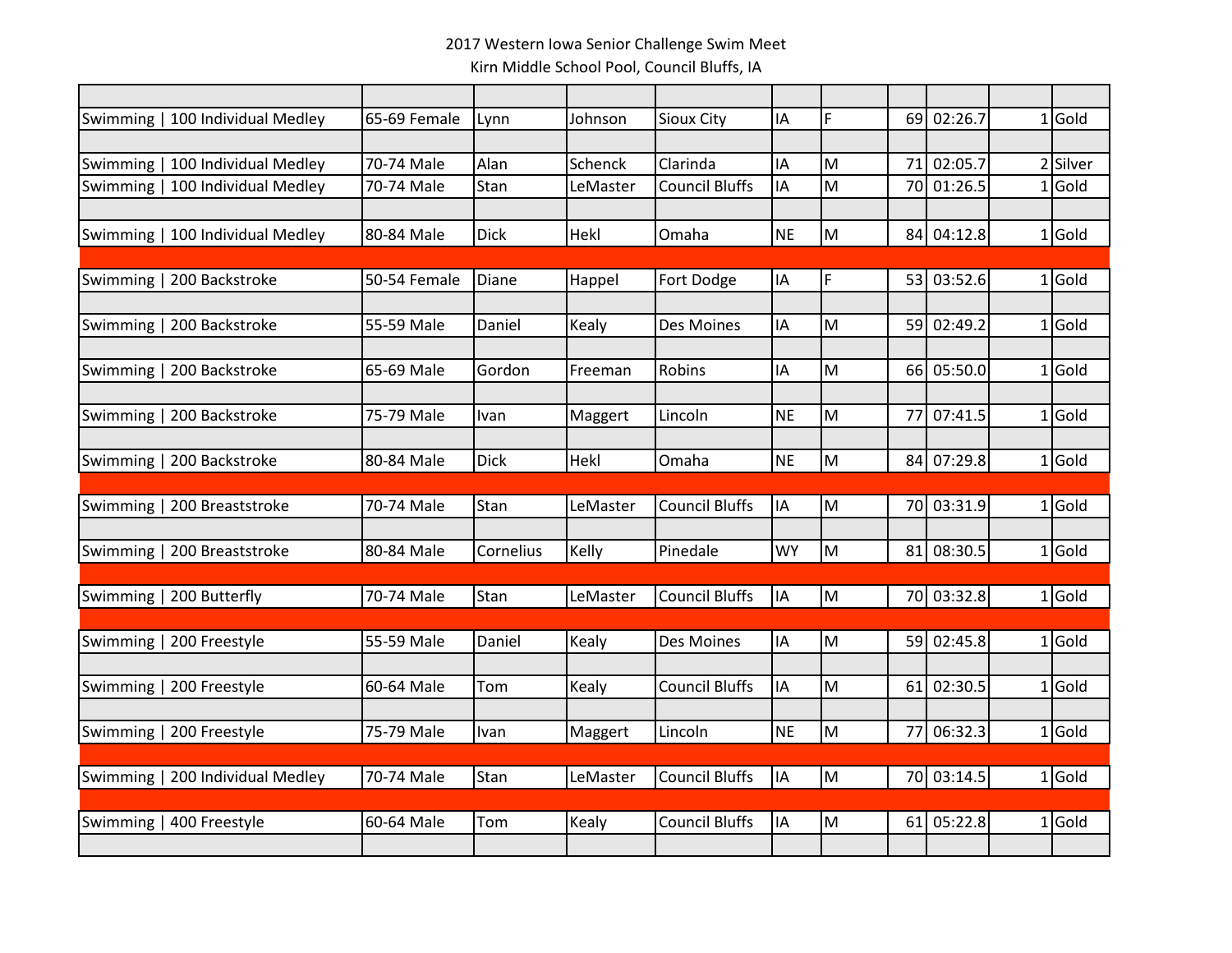## 2017 Western Iowa Senior Challenge Swim Meet

Kirn Middle School Pool, Council Bluffs, IA

|          | Swimming   400 Freestyle         | 75-79 Male   | Ivan         | Maggert   | Lincoln               | <b>NE</b> | M           |    | 77 13:59.0 | $1$ Gold |
|----------|----------------------------------|--------------|--------------|-----------|-----------------------|-----------|-------------|----|------------|----------|
|          |                                  |              |              |           |                       |           |             |    |            |          |
|          | Swimming   400 Individual Medley | 70-74 Male   | Stan         | LeMaster  | <b>Council Bluffs</b> | IA        | M           |    | 70 06:45.6 | $1$ Gold |
|          |                                  |              |              |           |                       |           |             |    |            |          |
| Swimming | 50 Backstroke                    | 55-59 Male   | Daniel       | Kealy     | Des Moines            | IA        | M           | 59 | 41.87      | $1$ Gold |
|          |                                  |              |              |           |                       |           |             |    |            |          |
|          | Swimming   50 Backstroke         | 60-64 Male   | Jose         | Soto      | El Paso               | ТX        | M           | 62 | 01:26.1    | $1$ Gold |
|          |                                  |              |              |           |                       |           |             |    |            |          |
|          | Swimming   50 Backstroke         | 65-69 Female | Lynn         | Johnson   | Sioux City            | ΙA        | $\mathsf F$ | 69 | 01:07.5    | $1$ Gold |
|          |                                  |              |              |           |                       |           |             |    |            |          |
|          | Swimming   50 Backstroke         | 65-69 Male   | Gordon       | Freeman   | Robins                | IA        | M           | 66 | 58.97      | $1$ Gold |
|          | Swimming   50 Backstroke         | 70-74 Male   | Terry        | Medjo     | <b>Grand Island</b>   | <b>NE</b> | M           | 70 | 44.16      | $1$ Gold |
|          | Swimming   50 Backstroke         | 70-74 Male   | Alan         | Schenck   | Clarinda              | ΙA        | M           | 71 | 59.09      | 2 Silver |
|          |                                  |              |              |           |                       |           |             |    |            |          |
|          | Swimming   50 Backstroke         | 90-94 Male   | Robert       | Severance | <b>Beloit</b>         | KS        | M           |    | 91 02:00.9 | $1$ Gold |
|          |                                  |              |              |           |                       |           |             |    |            |          |
|          | Swimming   50 Breaststroke       | 60-64 Male   | Jose         | Soto      | El Paso               | <b>TX</b> | M           |    | 62 01:45.3 | $1$ Gold |
|          |                                  |              |              |           |                       |           |             |    |            |          |
| Swimming | 50 Breaststroke                  | 65-69 Female | Lynn         | Johnson   | Sioux City            | IA        | $\mathsf F$ | 69 | 01:06.1    | $1$ Gold |
|          |                                  |              |              |           |                       |           |             |    |            |          |
| Swimming | 50 Breaststroke                  | 70-74 Male   | <b>Terry</b> | Medjo     | <b>Grand Island</b>   | <b>NE</b> | M           | 70 | 45.66      | $1$ Gold |
|          | Swimming   50 Breaststroke       | 70-74 Male   | Alan         | Schenck   | Clarinda              | ΙA        | M           | 71 | 01:03.4    | 2 Silver |
|          |                                  |              |              |           |                       |           |             |    |            |          |
| Swimming | 50 Breaststroke                  | 80-84 Male   | Cornelius    | Kelly     | Pinedale              | <b>WY</b> | M           | 81 | 01:18.3    | $1$ Gold |
| Swimming | 50 Breaststroke                  | 80-84 Male   | <b>Dick</b>  | Hekl      | Omaha                 | <b>NE</b> | M           | 84 | 02:10.2    | 2 Silver |
|          |                                  |              |              |           |                       |           |             |    |            |          |
|          | Swimming   50 Breaststroke       | 90-94 Male   | Robert       | Severance | <b>Beloit</b>         | KS        | M           |    | 91 02:26.2 | $1$ Gold |
|          |                                  |              |              |           |                       |           |             |    |            |          |
| Swimming | 50 Butterfly                     | 60-64 Female | Cathy        | Soto      | El Paso               | <b>ΤΧ</b> | $\mathsf F$ | 64 | 01:39.6    | $1$ Gold |
|          |                                  |              |              |           |                       |           |             |    |            |          |
|          | Swimming   50 Butterfly          | 60-64 Male   | Tom          | Kealy     | <b>Council Bluffs</b> | IA        | M           | 61 | 34.93      | $1$ Gold |
|          | Swimming   50 Butterfly          | 70-74 Male   | Alan         | Schenck   | Clarinda              | IA        | M           | 71 | 51.4       | $1$ Gold |
|          |                                  |              |              |           |                       |           |             |    |            |          |